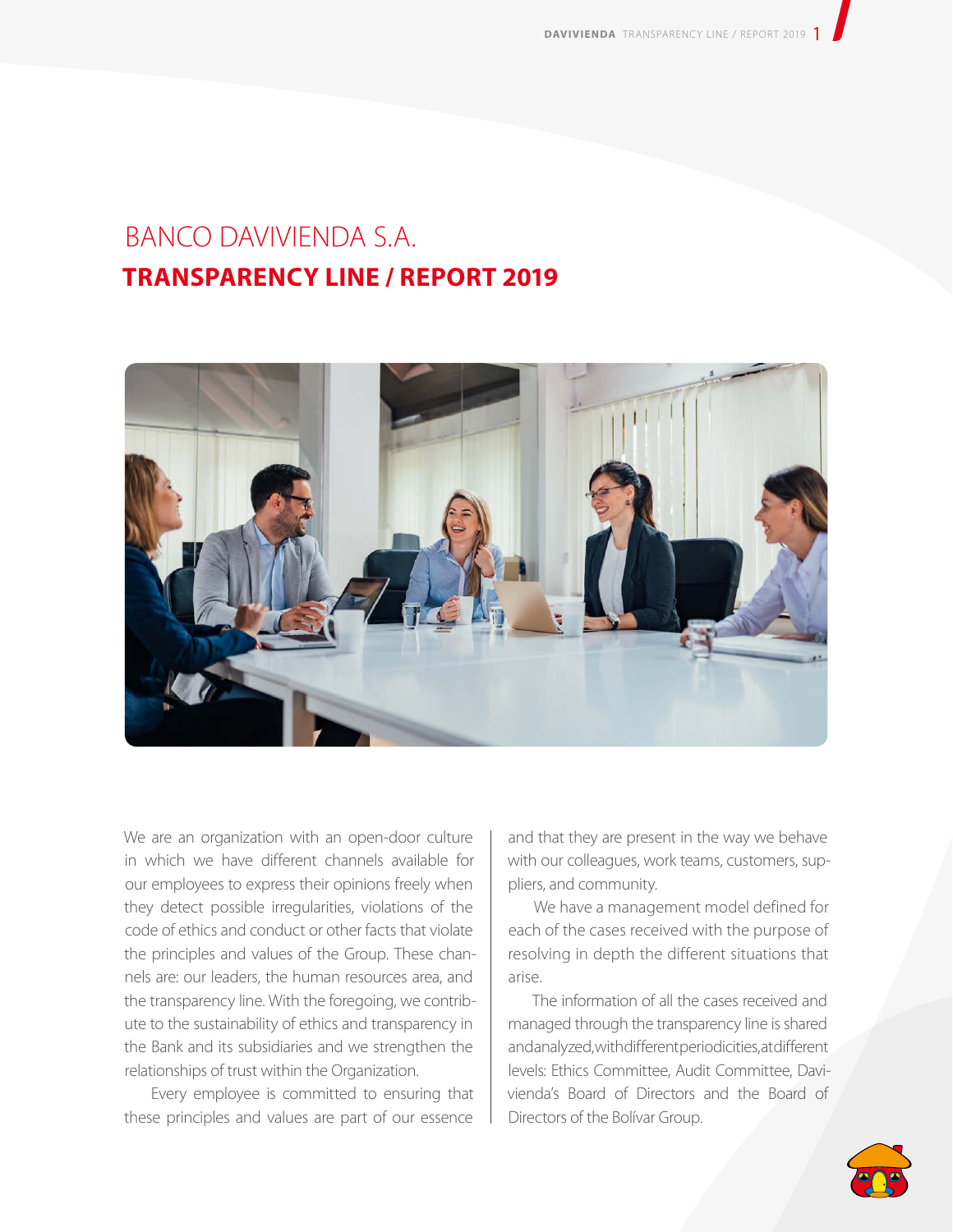



## **DISTRIBUTION BY COMPLAINT ISSUES**



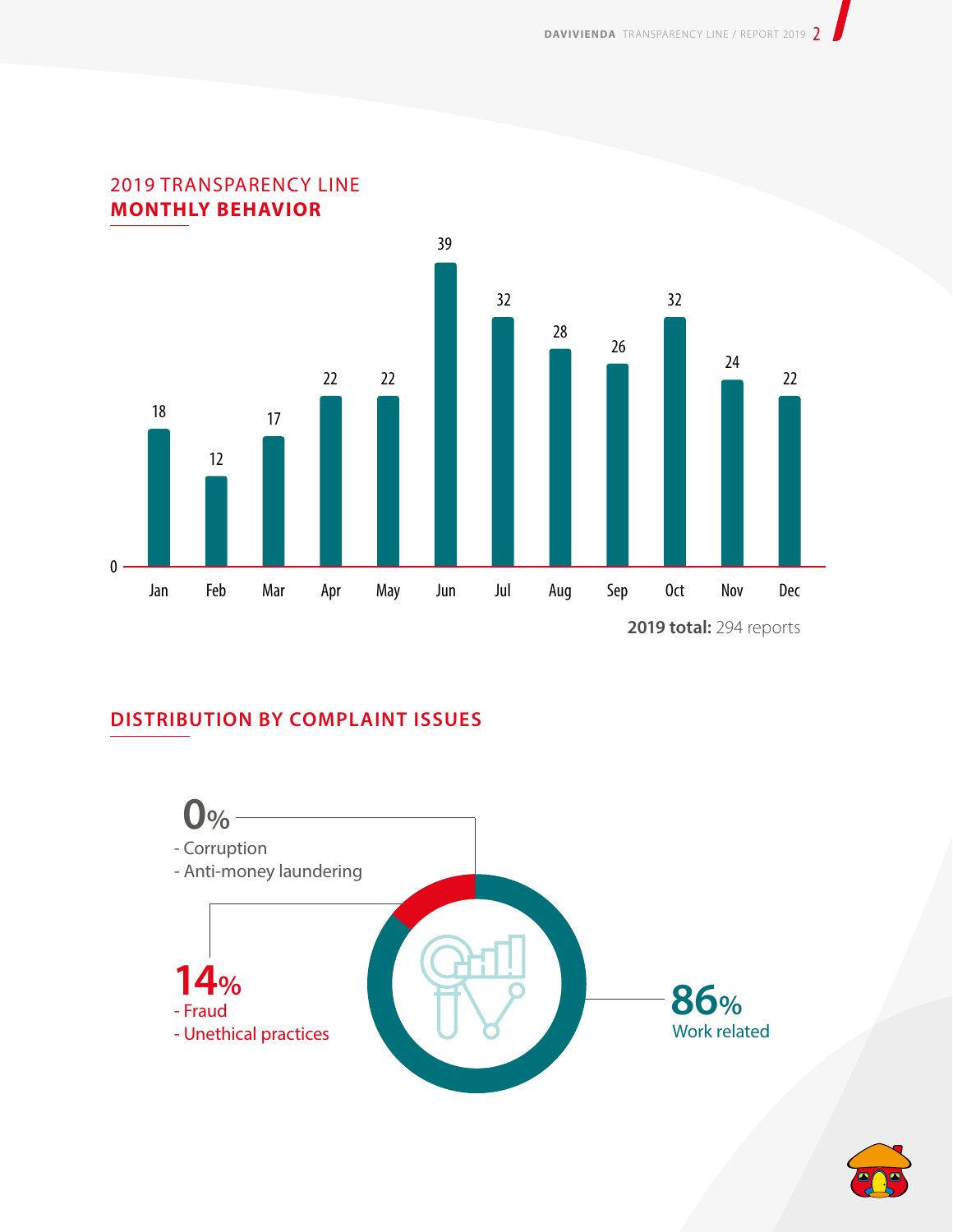## 2019 TRANSPARENCY LINE **CASES BY CATEGORIES**

|                                         | <b>REASONS</b>                          | <b>NUMBER</b>  |
|-----------------------------------------|-----------------------------------------|----------------|
| <b>WORK</b>                             | Working environment                     | 109            |
|                                         | Abuse of office                         | 22             |
|                                         | Discrimination                          | $\overline{4}$ |
|                                         | Inadequate behavior                     | 17             |
|                                         | Workplace harassment                    | 10             |
|                                         | Conflict of interest                    | 25             |
|                                         | Breach of politices                     | 47             |
| <b>FRAUD OR</b><br><b>BAD PRACTICES</b> | Fraud                                   | 9              |
|                                         | Control, law, and regulation violations | $\mathbf 0$    |
|                                         | Poor business practices                 | 15             |
|                                         | IT crimes                               | $\mathsf{3}$   |
|                                         | Deviation in processes                  | 15             |
|                                         | Disclosure of confidential information  | $\mathbf{1}$   |
|                                         | Theft and/or misplacement               | 1              |
|                                         | Inadequate offerings                    | $\overline{4}$ |
|                                         | Misuse of resources                     | $\overline{4}$ |
|                                         | Disloyal Management                     | $\mathbf{1}$   |
|                                         | <b>Bad practices</b>                    | 1              |
|                                         | Anti-money laundering                   | $\mathbf{0}$   |
|                                         | Free of charge services                 | $\mathbf 0$    |
|                                         | Corporate Image Issues                  | $\overline{2}$ |
|                                         | Loss of assets                          | 4              |
|                                         | <b>TOTAL</b>                            | 294*           |

\* Of the 294 cases received in 2019 through the transparency line, 61% (179) were closed with corrective actions and 39% (115) correspond to cases that were deemed not pertinent, because of incorrect or insufficient information.